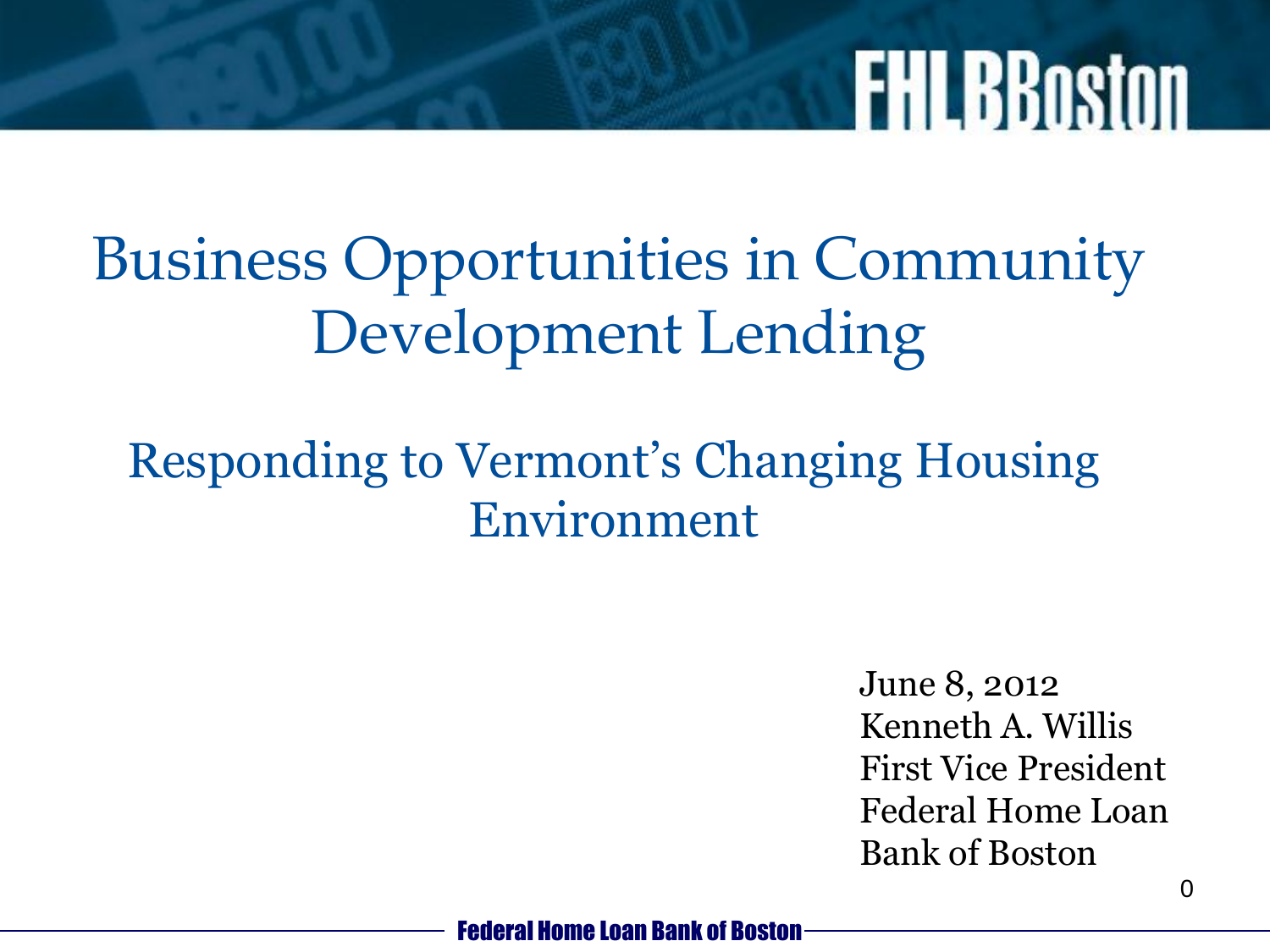#### Today's Topics

- Introduction of FHLB Boston
- Community Investment Programs
- Our Response, Current Changes, and Potential Solutions to Vermont's Housing Environment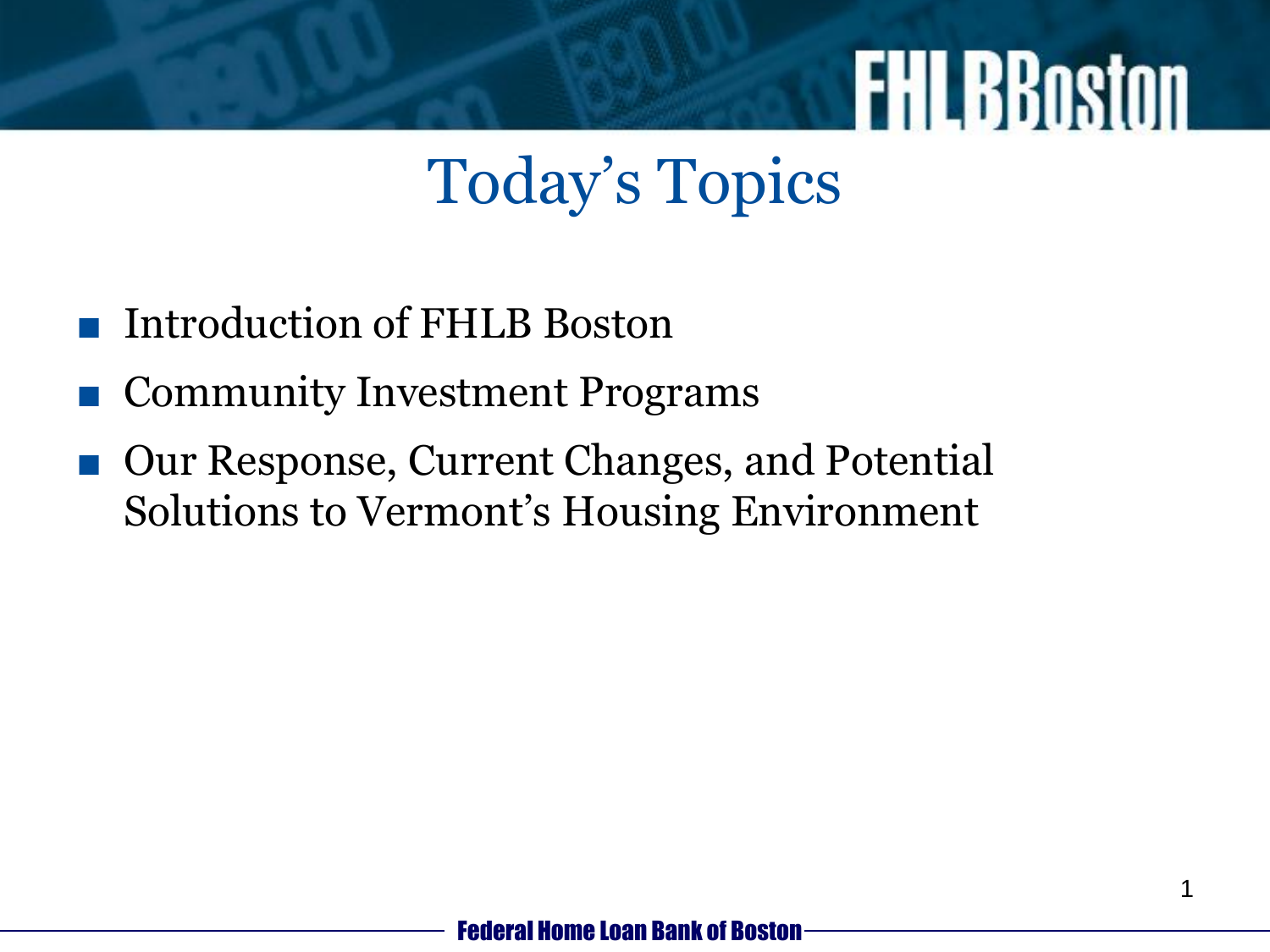#### FHLB Boston

- A cooperatively-owned, wholesale bank
- Served shareholders since 1932; 463 members
- Over \$50 billion in assets  $(12/31/2011)$
- Enhance the availability of credit by providing liquidity products and services that facilitate housing and economic growth
- Administer Housing and Community Investment Programs
- Over 20 years of working with members and housing developers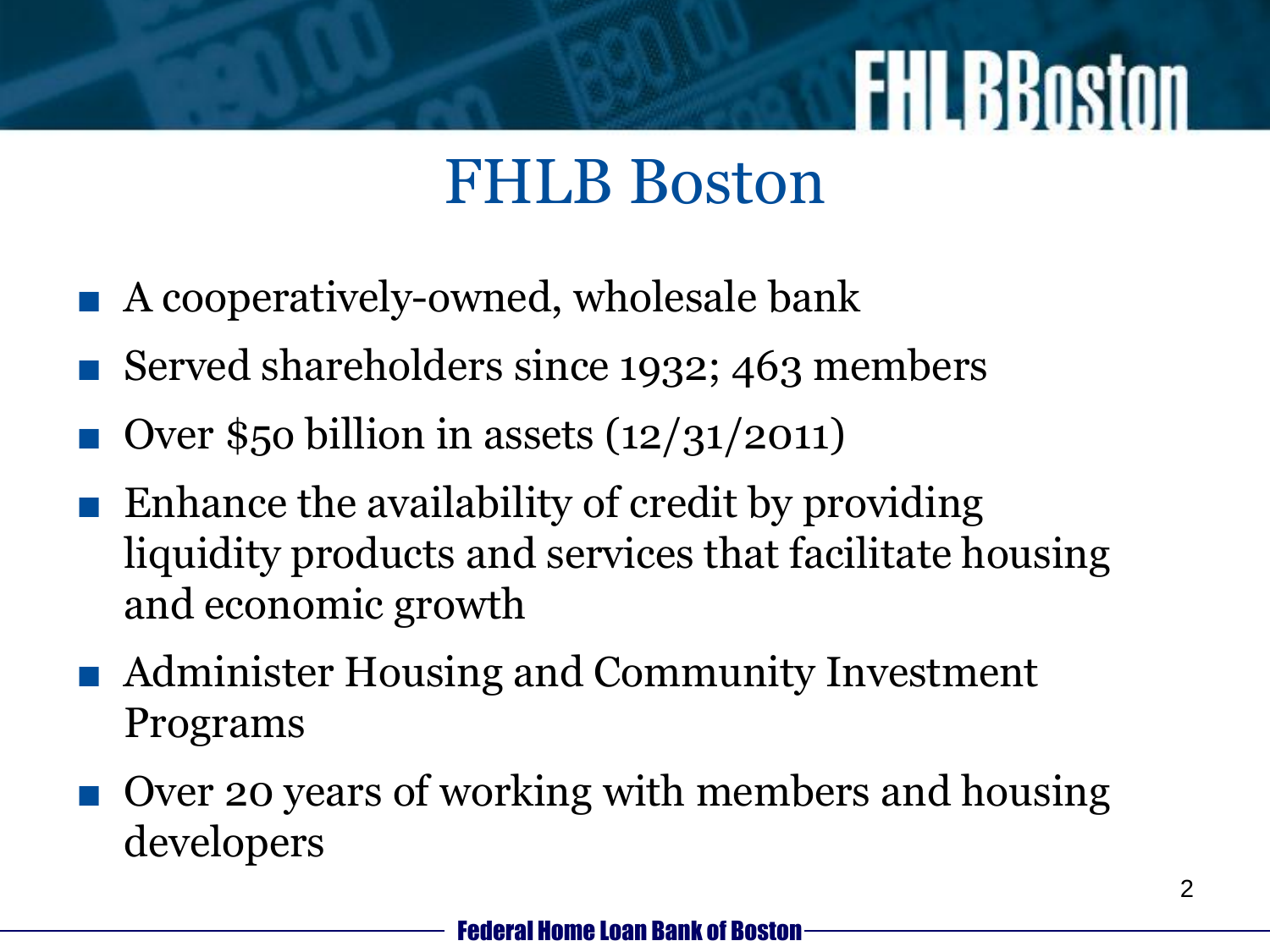## **FHLBBOSTON**

**463 Members: 212 thrifts, 154 credit unions, 70 commercial banks, 27 insurance companies**



**Massachusetts** 239 members Advances: \$9.4B Capital Stock: \$1.1B



**New Hampshire** 34 members Advances: \$1.1B Capital Stock: \$104M



**Connecticut** 78 members Advances: \$4.0B Capital Stock: \$493M



**Vermont 29 members Advances: \$0.4 billion Capital Stock: \$58M**



**Maine** 61 members Advances: \$2.1B Capital Stock: \$183M



**Rhode Island** 22 members Advances: \$6.9B Capital Stock: \$1.7B

As of  $12/31/11$  3

#### Federal Home Loan Bank of Boston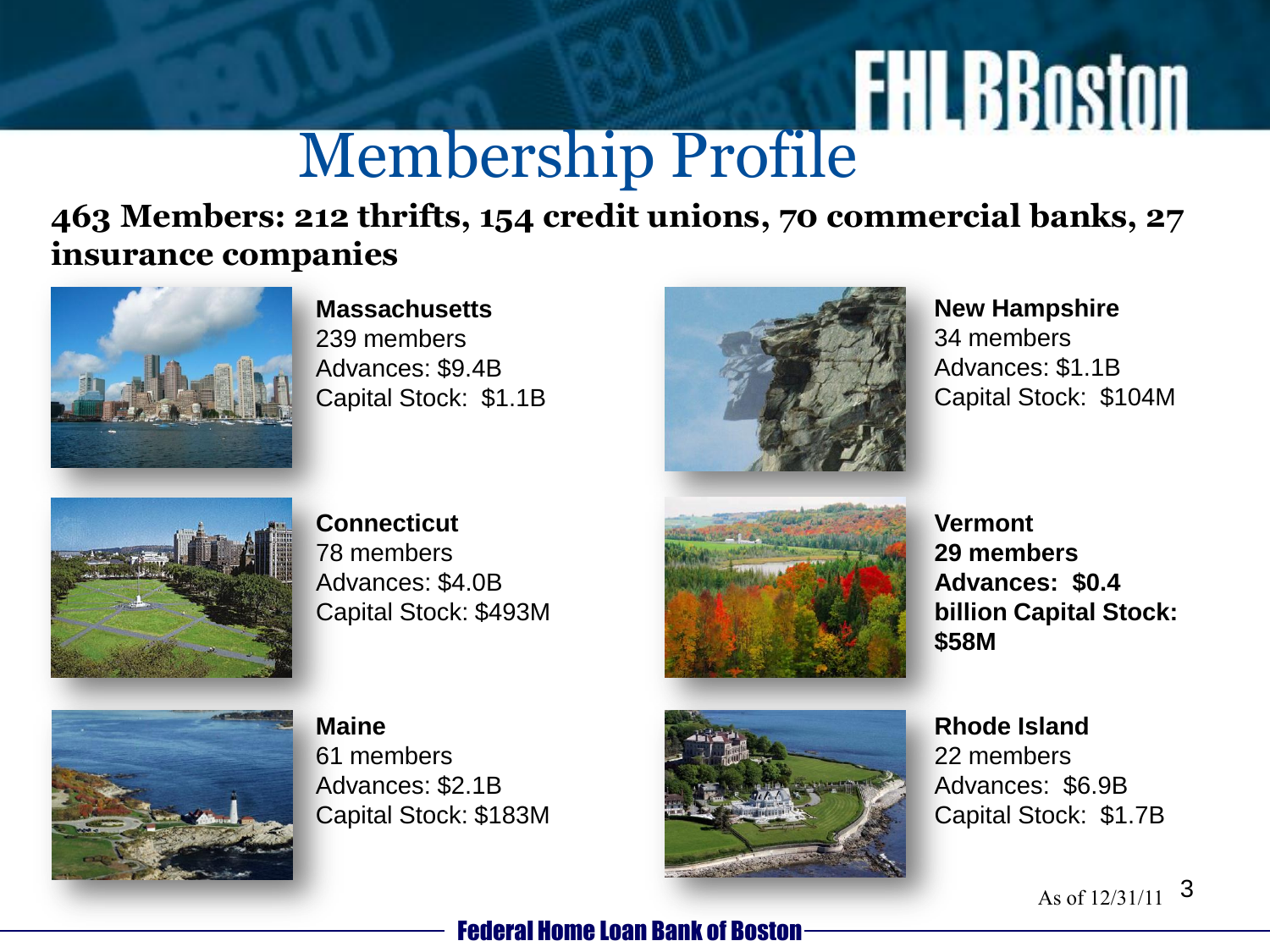#### Affordable Housing Programs

| <b>\$Millions</b>                     | <b>CT</b> | <b>MA</b> | <b>ME</b> | <b>NH</b> | <b>RI</b> | <b>VT</b> | <b>Total</b> |
|---------------------------------------|-----------|-----------|-----------|-----------|-----------|-----------|--------------|
| <b>Community Development Advances</b> |           |           |           |           |           |           |              |
| \$ Disbursed                          | \$1,853.3 | \$6,903.7 | \$1,013.5 | \$684.8   | \$351.3   | \$617.4   | \$11,424.0   |
| <b>Small Business Funding</b>         | \$473.0   | \$1,316.5 | \$561.8   | \$192.1   | \$78.3    | \$287.0   | \$2,908.7    |
| <b>Total CDA Housing Units</b>        | 10,511    | 51,158    | 7,555     | 7,831     | 2,764     | 4,576     | 84,395       |
| <b>Affordable Housing Program</b>     |           |           |           |           |           |           |              |
| Direct Subsidy/Grant                  | \$22.4    | \$77.4    | \$24.9    | \$13.1    | \$9.3     | \$10.9    | \$158.0      |
| <b>Subsidized Advances</b>            | \$25.8    | \$88.9    | \$10.5    | \$13.3    | \$19.1    | \$20.8\$  | \$178.4      |
| <b>Total AHP Subsidy</b>              | \$28.6    | \$93.6    | \$27.8    | \$16.2\$  | \$13.8    | \$15.6    | \$195.6      |
| <b>Total AHP Units</b>                | 3,147     | 13,250    | 2,576     | 1,435     | 1,154     | 1,584     | 23,146       |
| <b>Equity Builder Program</b>         |           |           |           |           |           |           |              |
| \$ Disbursed                          | \$1.6     | \$7.0     | \$2.1     | \$1.2     | \$0.9     | \$2.9     | \$15.7       |
| <b>Total EBP Units</b>                | 159       | 737       | 203       | 91        | 72        | 258       | 1,520        |
| <b>Total Housing Units</b>            | 13,817    | 65,145    | 10,334    | 9,357     | 3,990     | 6,418     | 109,061      |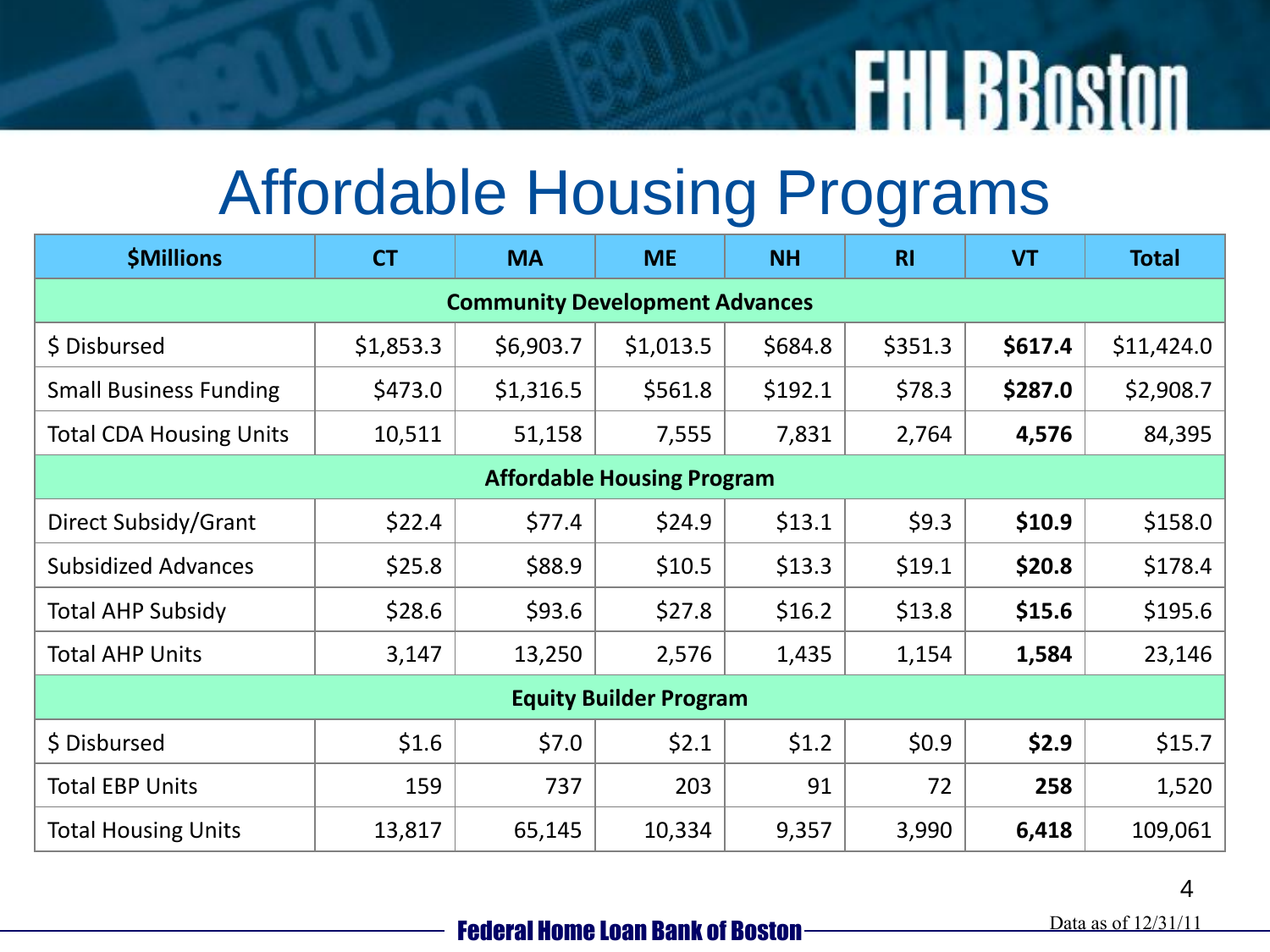#### Affordable Housing Program

- Funded through 10% of the Bank's annual net earnings
- Provides flexible grants and subsidized loans for affordable housing production and preservation
- Use for acquisition, hard and soft construction, developer fee, interest rate buy-down, home-ownership counseling costs, and down payment/closing cost assistance
- Supports all rental and homeownership housing models
- Members underwrite and submit applications with developers
- Competitive funding round, over \$13.7 million subsidy in 2012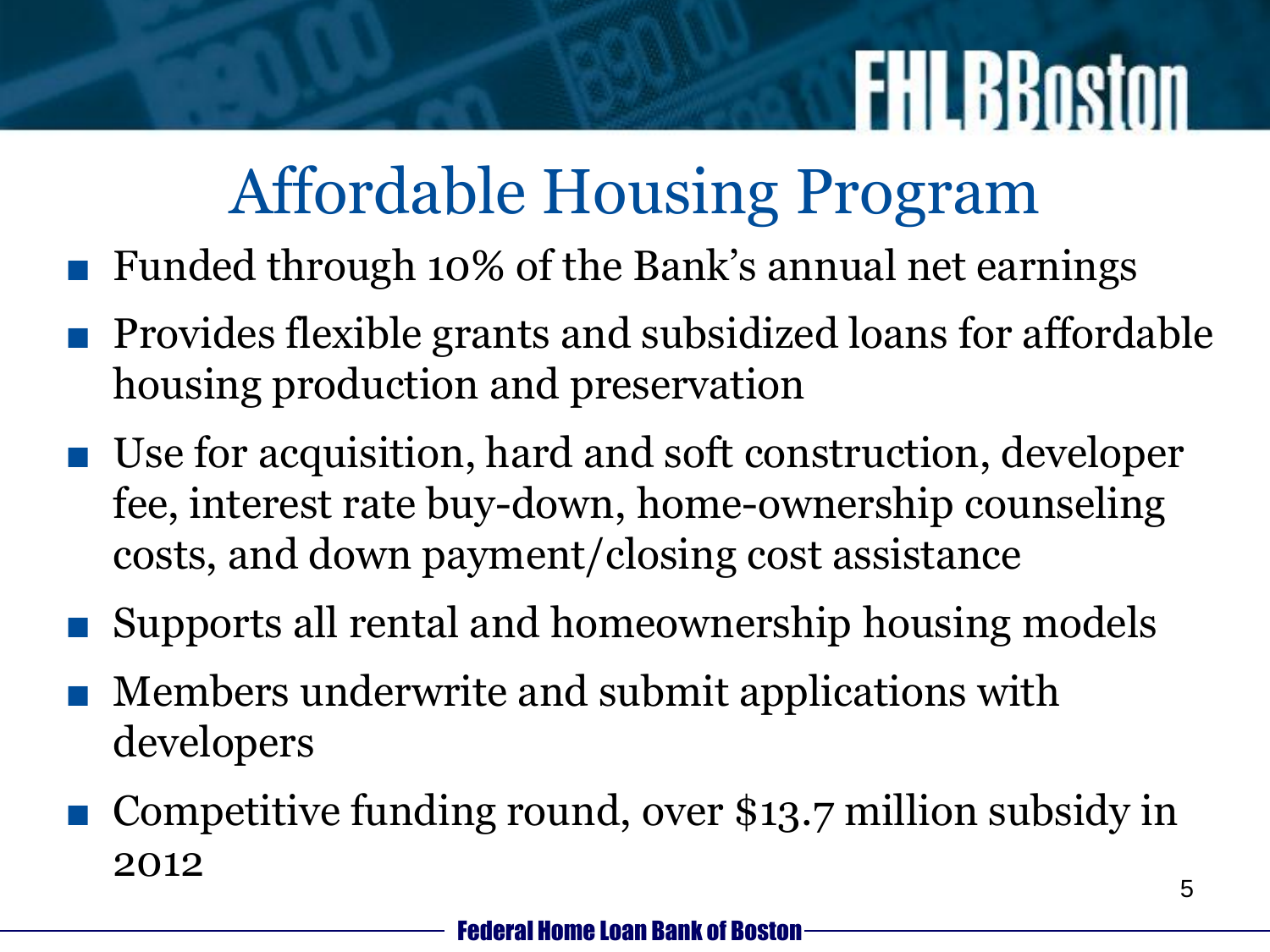#### Equity Builder Program

- A separate set-aside of the Bank's Affordable Housing Program -- \$2.4 million available in 2012
- Grants up to \$10,000 for the purchase of a home
- Assists home buyers that qualify for a mortgage, but lack funds for down payment and/or closing costs
- Covers rehabilitation cost in connection with purchase
- Leverages members' existing residential mortgage products, helps to expand residential lending
- Can be used in conjunction with other subsidy and down-payment assistance programs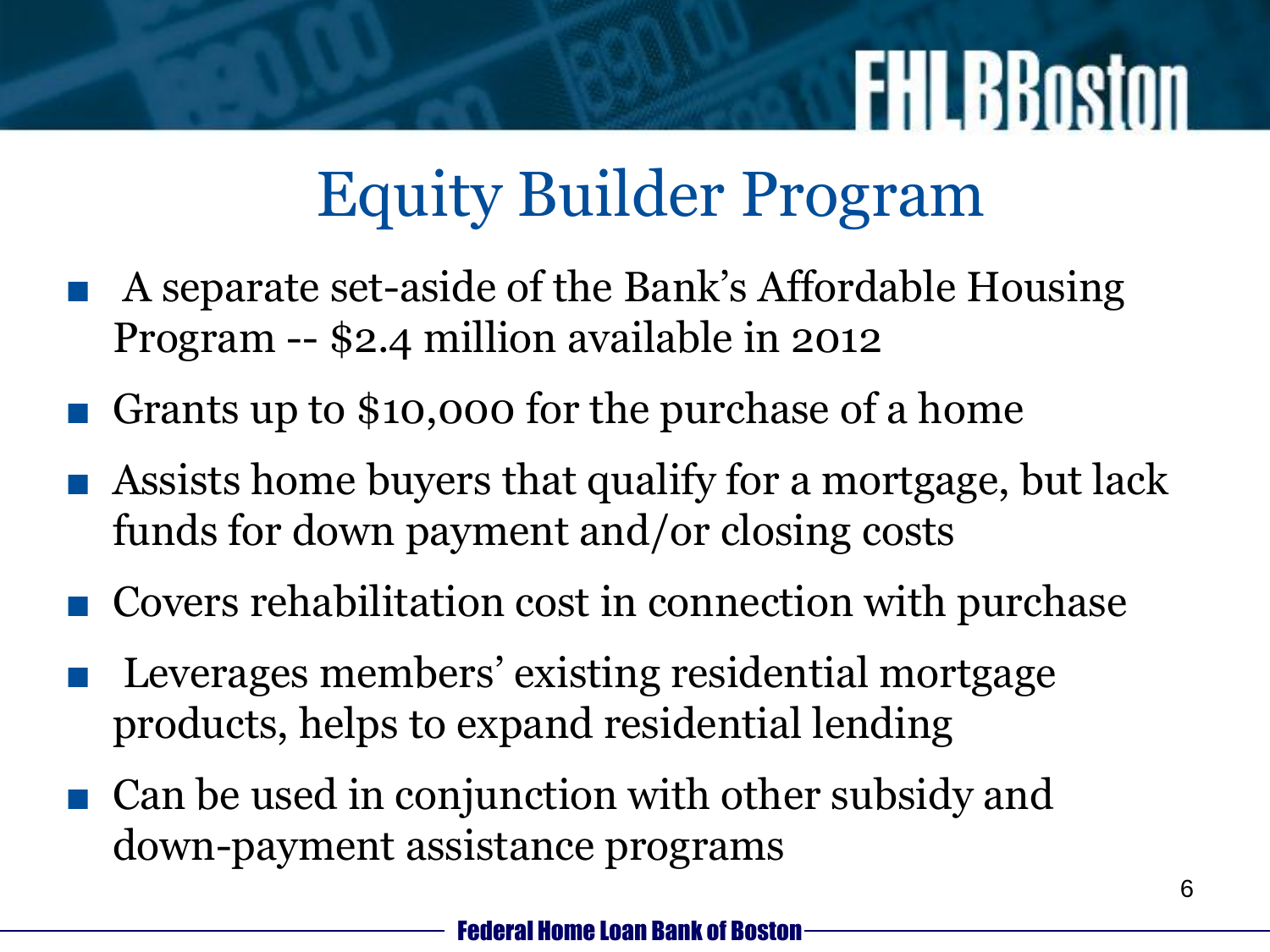#### Community Development Advance

- Discounted advance that supports affordable housing, economic development, and mixed-use initiatives
- Eligible housing includes single-family and multifamily owner-occupied and rental housing, cooperatives and manufactured housing parks
- Eligible economic development includes commercial, industrial, manufacturing, social service, public facility, and public or private infrastructure
- Eligibility based on geographic and targeted beneficiaries of the funds  $7^7$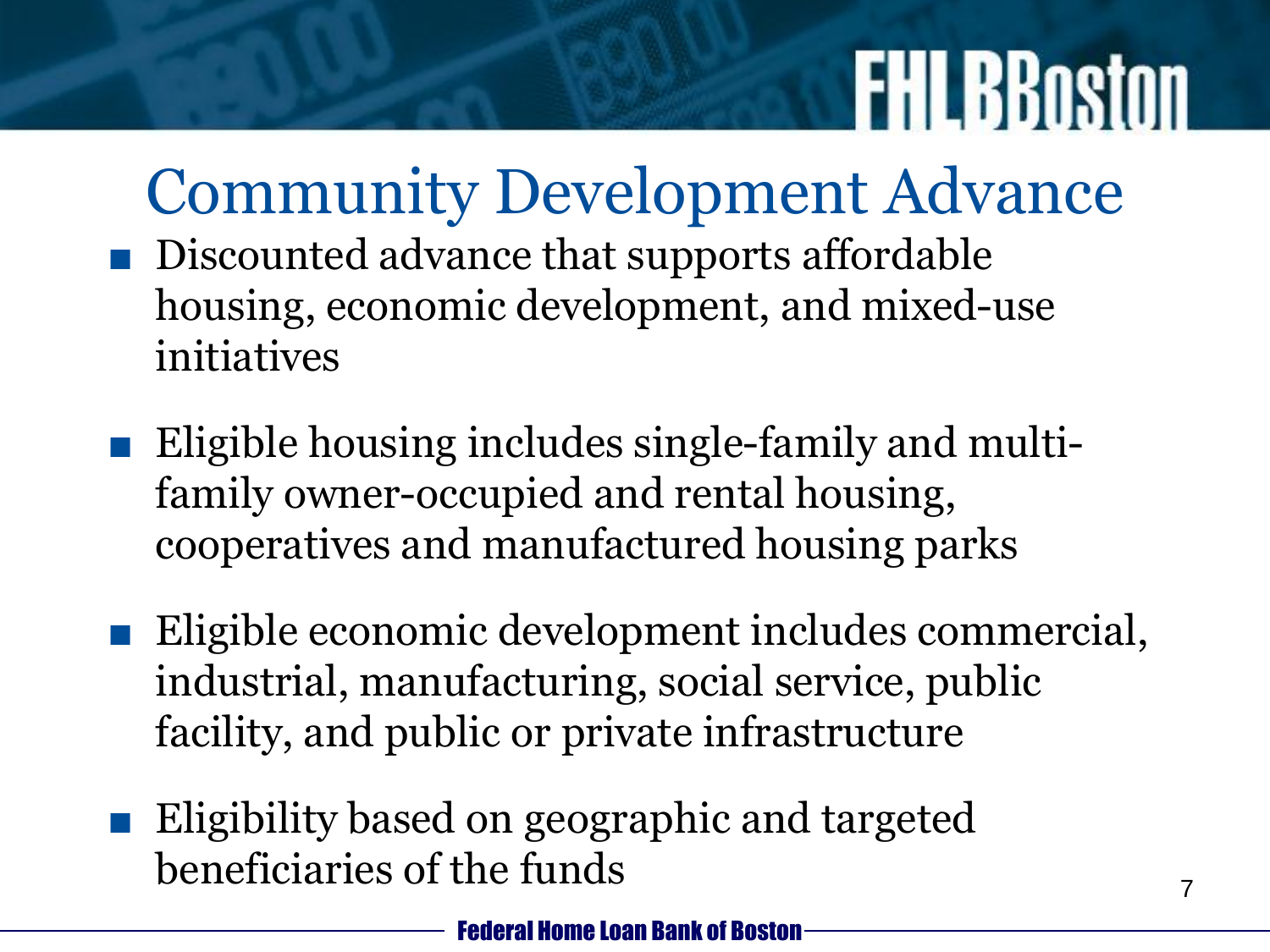### Response to Changing Environment

- Annually development a Community Lending Plan that identifies the housing and credit needs (rural and urban)
- Conduct community development consultations, outreach, and forums with financial institutions and community stakeholders
- Leverage ideas and recommendations of 14 member Advisory Council comprised of housing and economic development nonprofit organizations and HFAs
- Translate recommendations into Affordable Housing Implementation Plan and programmatic changes  $\frac{8}{8}$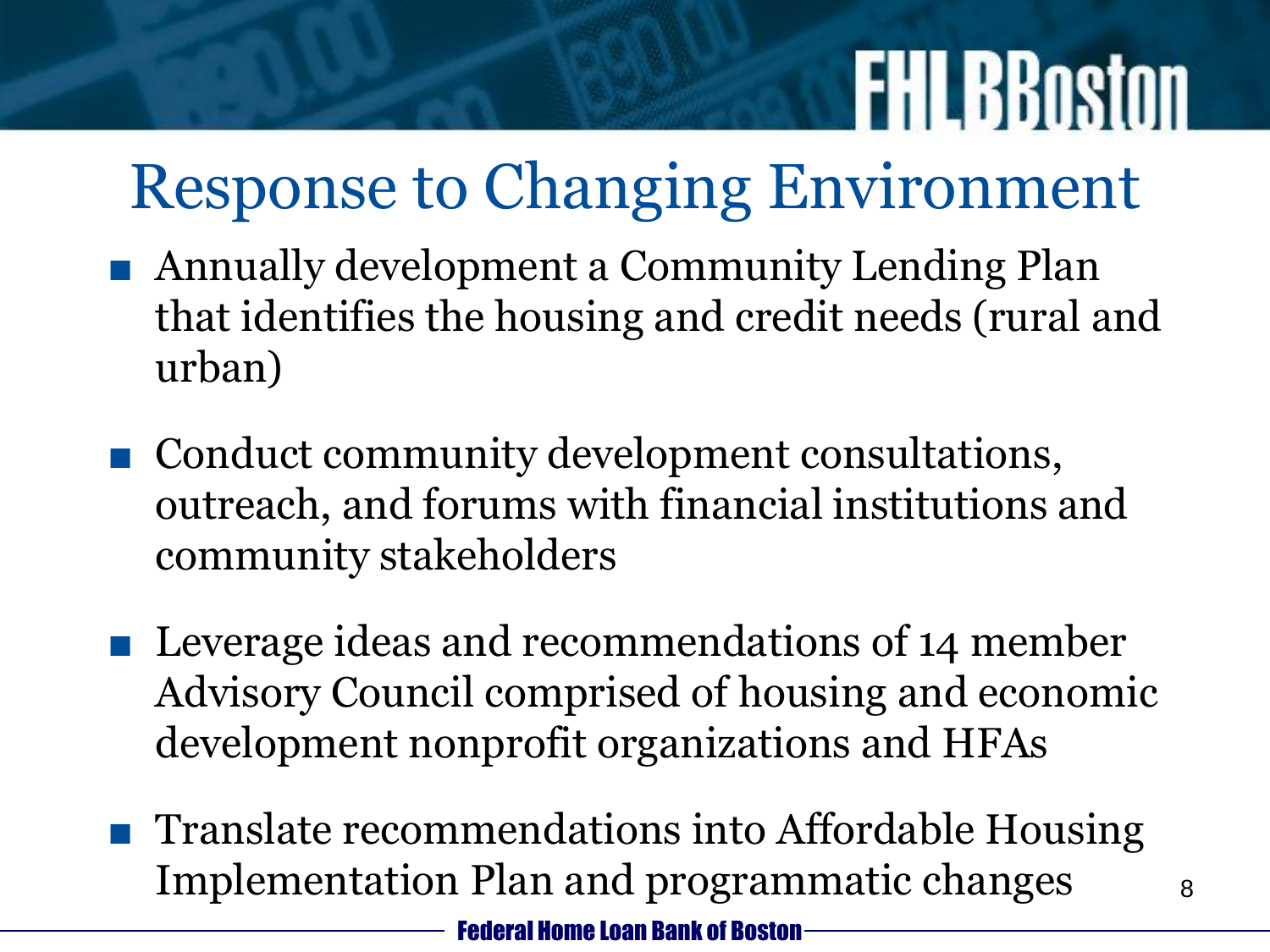### Examples of Responses: Revolving Loan Funds/CDFIs

- Revolving Loan Funds can now access the AHP and relend principal and interest repayments for subsequent lending to eligible projects
- Certified, non-depository CDFIs can now become members of the FHLB Boston
	- Access to long-term, fixed rate capital at low interest rates in a variety of terms and maturities
	- Access to community investment programs
	- Meet the lending needs of their communities
	- Evolve business model from short-term to longer-term lenders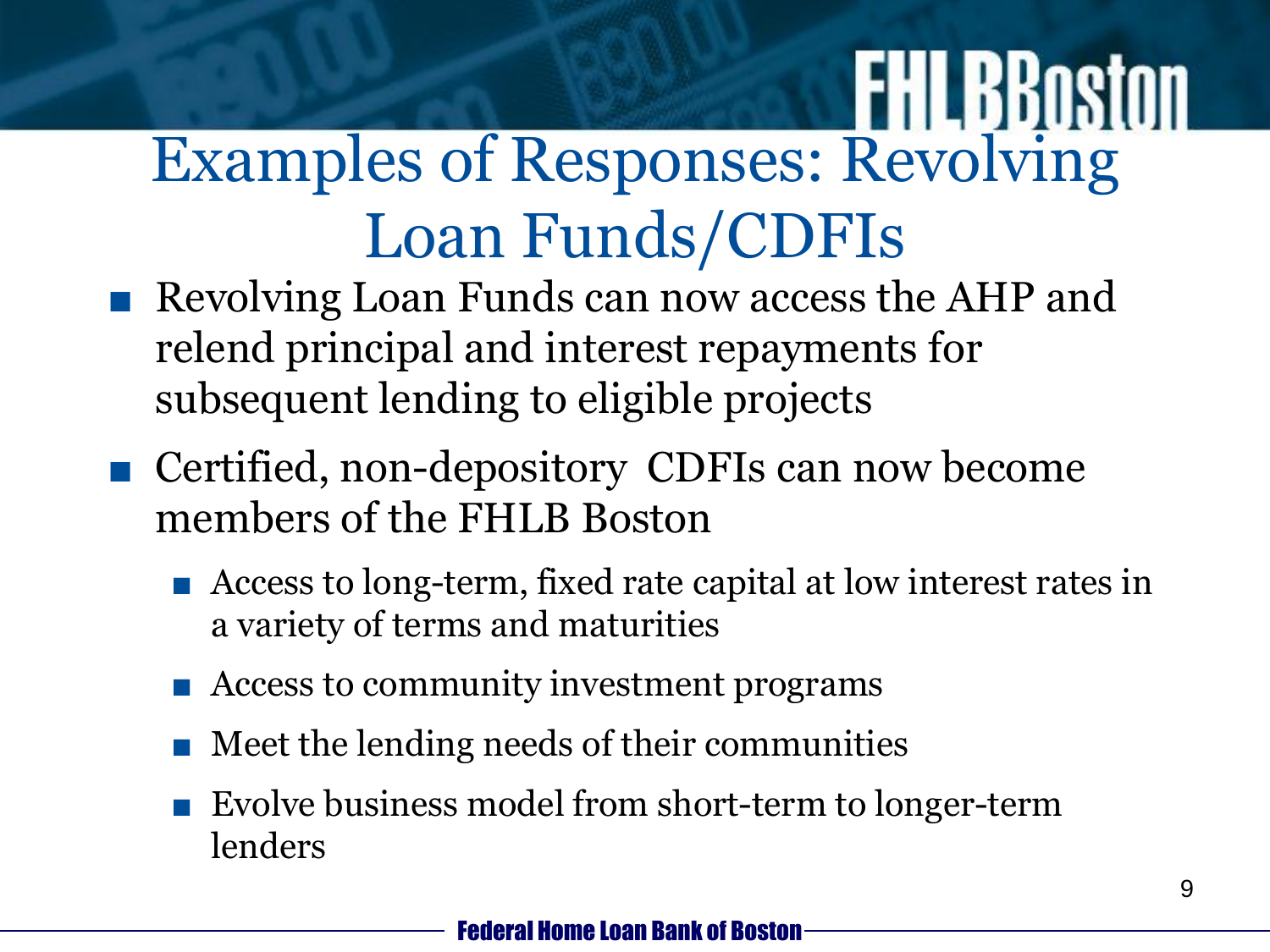# Example of Responses: VT Disaster

- Recovery Roundtable ■ Held a roundtable with key leaders to discuss ways in which we could augment our programs to assist in the recovery efforts of households and businesses impacted by Hurricane Irene
	- Research income limit metrics to possibly expand the number of eligible households (MRB vs. HUD)
	- Create a separate set-aside program that would allow rehabilitation funds for existing home owners (AHP)
	- Research mechanism to allow subsidy to write down interest rate on mortgage financing
	- Federal Home Loan Bank of Boston  $\blacksquare$  Work with group of mobile home financing product  $\lnot$  CDA Extra could be used as the underlying funding source (lower costs of funding, long-term match funding, mitigate interest rate risk) 10